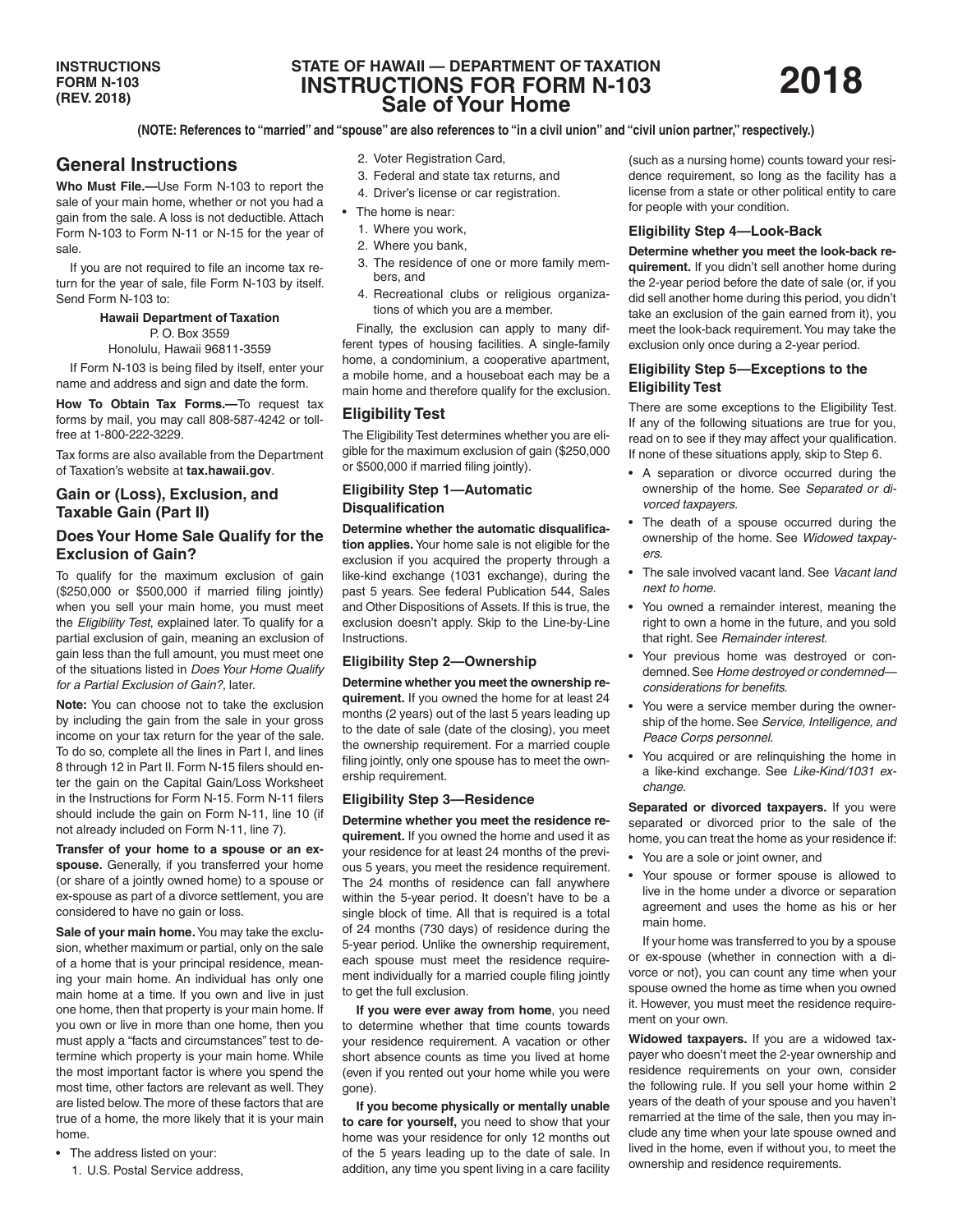Also, you may be able to increase your exclusion amount from \$250,000 to \$500,000. You may take the higher exclusion if you meet all of the following conditions.

- 1. You sell your home within 2 years of the death of your spouse;
- 2. You haven't remarried at the time of the sale;
- 3. Neither you nor your late spouse took the exclusion on another home sold less than 2 years before the date of the current home sale; and
- 4. You meet the 2-year ownership and residence requirements (including your late spouse's times of ownership and residence if need be).

**Service, Intelligence, and Peace Corps personnel.** If you are a member of the Uniformed Services or the Foreign Service, or an employee of the intelligence community in the Unites States, you may choose to suspend the 5-year test period for ownership and residence when you are on qualified official extended duty. This means you may be able to meet the 2-year residence test even if, because of your service, you did not actually live in your home for at least the 2 years during the 5-year period ending on the date of sale.

**Qualified extended duty.** You are on qualified extended duty if:

- You are called or ordered to active duty for an indefinite period, or for a definite period of more than 90 days.
- You are serving at a duty station at least 50 miles from your main home, or you are living in government quarters under government orders.
- You are one of the following:
	- 1. A member of the armed forces (Army, Navy, Air Force, Marine Corps, Coast Guard);
	- 2. A member of the commissioned corps of the National Oceanic and Atmospheric Administration (NOAA) or the Public Health Service;
	- 3. A Foreign Service chief of mission, ambassador-at-large, or officer;
	- 4. A member of the Senior Foreign Service or the Foreign Service personnel;
	- 5. An employee, enrolled volunteer, or enrolled volunteer leader of the Peace Corps serving outside the United States; or
	- 6. An employee of the intelligence community, meaning:
		- a. The Office of the Director of National Intelligence, the Central Intelligence Agency, the National Security Agency, the Defense Intelligence Agency, the National Geospatial-Intelligence Agency, or the National Reconnaissance Office;
		- b. Any other office within the Department of Defense for the collection of specialized national intelligence through reconnaissance programs;
		- c. Any of the intelligence elements of the Army, the Navy, the Air Force, the Marine Corps, the Federal Bureau of Investigation, the Department of Treasury, the Department of Energy, and the Coast Guard;
- d. The Bureau of Intelligence and Research of the Department of State; or
- Any of the elements of the Department of Homeland Security concerned with the analyses of foreign intelligence information.

**Period of suspension.** The period of suspension cannot last more than 10 years. Together, the 10-year suspension period and the 5-year test period can be as long as, but no more than, 15 years. You cannot suspend the 5-year period for more than one property at a time. You can revoke your choice to suspend the 5-year period at any time.

**Example 1.** Mary bought a home on May 1, 2002. She used it as her main home until August 27, 2005. On August 28, 2005, she went on qualified official extended duty with the Navy. She did not live in the house again before selling it on August 1, 2018. Mary chooses to use the entire 10-year suspension period. Therefore, the suspension period would extend back from August 1, 2018, to August 2, 2008, and the 5-year test period would extend back to August 2, 2003. During that period, Mary owned the house all 5 years and lived in it as her main home from August 2, 2003, until August 28, 2005, a period of more than 24 months. She meets the ownership and use tests because she owned and lived in the home for at least 2 years during this test period.

**Example 2.** John bought and moved into a home in 2008. He lived in it as his main home for 3-1/2 years. For the next 6 years, he did not live in it because he was on qualified official extended duty with the Army. He then sold the home at a gain in 2017. To meet the use test, John chooses to suspend the 5-year test period for the 6 years he was on qualified official extended duty. This means he can disregard those 6 years. Therefore, John's 5-year test period consists of the 5 years before he went on qualified official extended duty. He meets the ownership and use tests because he owned and lived in the home for 3-1/2 years during this test period.

**Vacant land next to home.** You can include the sale of vacant land adjacent to the land on which your home sits as part of a sale of your home if ALL of the following are true.

- You owned and used the vacant land as part of your home.
- The sale of the vacant land and the sale of your home happened within 2 years of each other.
- Both sales either meet the Eligibility Test or qualify for partial tax benefits, as described earlier.

Also, if your sale of vacant land meets all these requirements, you must treat that sale and the sale of your home as a single transaction for tax purposes, meaning that you may apply the exclusion only once.

However, if you move your home from the land on which it stood (meaning you relocate the actual physical structure), then that land no longer counts as part of your home. For example, if you move a mobile home to a new lot and sell the old lot, you

cannot treat the sale of the old lot as the sale of your home.

**Home destroyed or condemned—considerations for benefits.** If an earlier home of yours was destroyed or condemned, you may be able to count your time there towards the ownership and residence test.

If your home was destroyed, see federal Publication 547, Casualties, Disasters, or Thefts. If your home was condemned, see federal Publication 544.

**Remainder interest.** The sale of a remainder interest in your home is eligible for the exclusion only if both of the following conditions are met.

- The buyer isn't a "related party." A related party can be a related person or a related corporation, trust, partnership, or other entity which you control or in which you have an interest.
- You haven't previously sold an interest in the home for which you took the exclusion.

**Like-Kind/1031 exchange.** If you sold a home that you acquired in a like-kind exchange, then the following test applies.

You can't claim the exclusion if:

- 1. Either a. or b. applies:
- a. You acquired your home in a like-kind exchange (also known as a section 1031 exchange), or
- b. Your basis in your home is determined by reference to a previous owner's basis, and that previous owner acquired the property in a like-kind exchange (for example, the owner acquired the home and then gave it to you); and
- 2. You sold the home within 5 years of the date your home was acquired in the likekind exchange.

For more information about like-kind exchanges, see federal Publication 544.

If you relinquished your home in a like-kind exchange, then you should determine if you qualify to exclude gain as you would if you sold the home. Under certain circumstances, you may meet the requirements for both the exclusion of gain from the exchange of a main home and the nonrecognition of gain from a like-kind exchange. For more information, see Revenue Procedure 2005-14, 2005-7 I.R.B. 528.

### **Eligibility Step 6— Final Determination of Eligibility**

If you meet the ownership, residence, and lookback requirements, taking the exceptions into account, then you meet the Eligibility Test. Your home sale qualifies for the maximum exclusion. Skip to the Line-by-Line Instructions.

If you didn't meet the Eligibility Test, then your home isn't eligible for the maximum exclusion, but you should continue to Does Your Home Qualify for a Partial Exclusion of Gain?

### **Does Your Home Qualify for a Partial Exclusion of Gain?**

If you don't meet the Eligibility Test, you may still qualify for a partial exclusion of gain. You can meet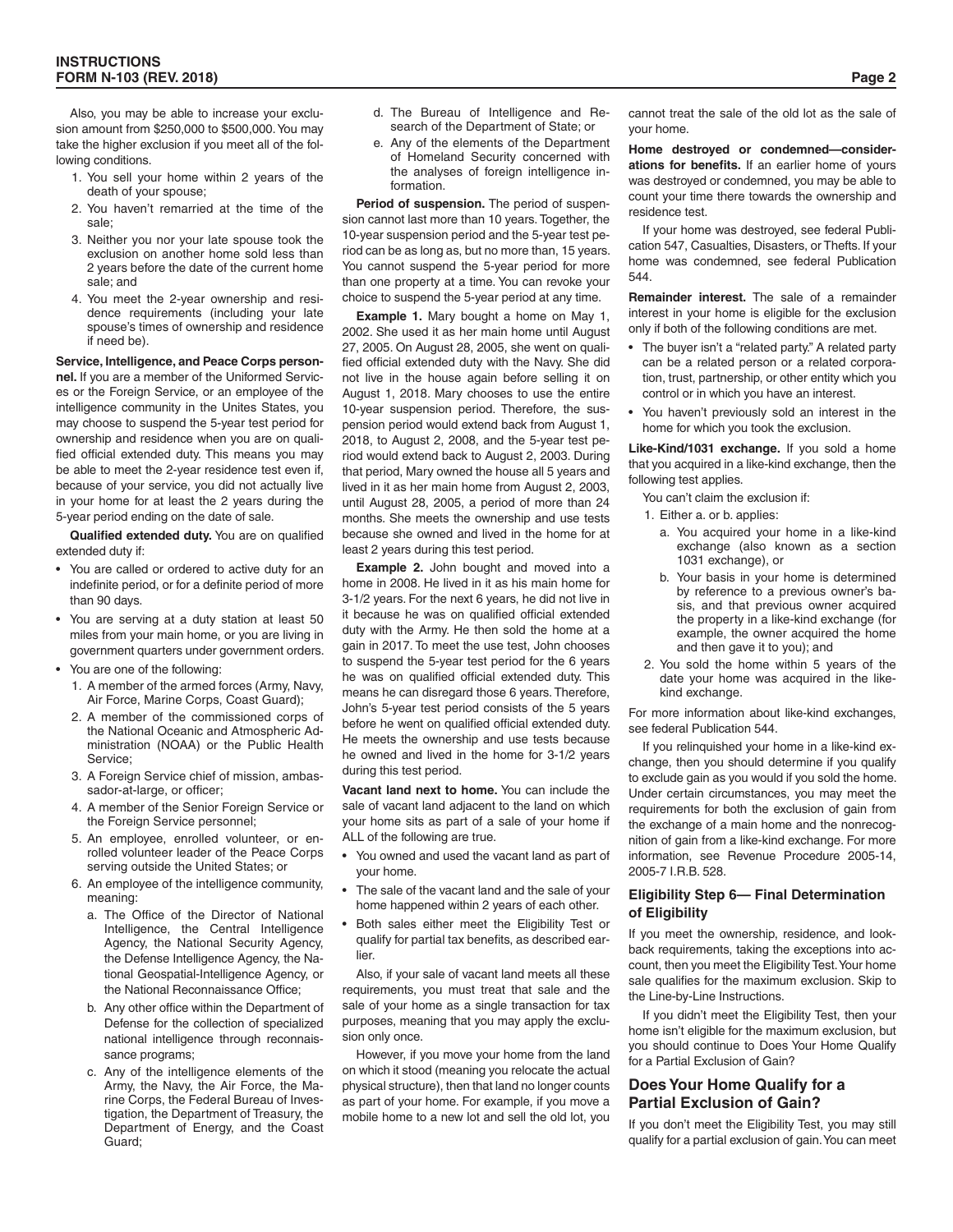the requirements for a partial exclusion if the main reason for your home sale was a change in workplace location, a health issue, or an unforeseeable event.

#### **Work-Related Move**

You meet the requirements for a partial exclusion if any of the following events occurred during your time of ownership and residence in the home.

- You took or were transferred to a new job in a work location at least 50 miles farther from home than your old work location.
- You had no previous work location and you began a new job at least 50 miles from the home.
- Either of the above is true of your spouse, a coowner of the home, or anyone else for whom the home was his or her residence.

#### **Health-Related Move**

You meet the requirements for a partial exclusion if any of the following health-related events occurred during your time of ownership and residence in the home.

- You moved to obtain, provide, or facilitate diagnosis, cure, mitigation, or treatment of disease, illness, or injury for yourself or a family member.
- You moved to obtain or provide medical or personal care for a family member suffering from a disease, illness, or injury. Family includes your:
	- 1. Parent, grandparent, stepmother, stepfather;
	- 2. Child (including adopted child, eligible foster child, and stepchild), grandchild;
	- 3. Brother, sister, stepbrother, stepsister, halfbrother, half-sister;
	- 4. Mother-in-law, father-in-law, brother-in-law, sister-in-law, son-in-law, daughter-in-law;
	- 5. Uncle, aunt, nephew, or niece.
- A doctor recommended a change in residence for you because you were experiencing a health problem.
- The above is true of your spouse, a co-owner of the home, or anyone else for whom the home was his or her residence.

#### **Unforeseeable Events**

You meet the standard requirements if any of the following events occurred during the time you owned and lived in the home you sold:

- Your home was destroyed or condemned.
- Your home suffered a casualty loss because of a natural or man-made disaster or an act of terrorism. (It does not matter whether the loss is deductible on your tax return.)
- You, your spouse, a co-owner of the home, or anyone else for whom the home was his or her residence:
	- 1. Died;
	- 2. Became divorced or legally separated:
	- 3. Gave birth to two or more children from the same pregnancy;
	- 4. Became eligible for unemployment compensation;
	- 5. Became unable, because of a change in employment status, to pay basic living expenses for the household (including ex-

penses for food, clothing, housing, medication, transportation, taxes, court-ordered payments, and expenses reasonably necessary for making an income).

An event is determined to be an unforeseeable event in IRS published guidance.

#### **Other Facts and Circumstances**

Even if your situation doesn't match any of the standard requirements described above, you still may qualify for an exception. You may qualify if you can demonstrate the primary reason for sale, based on facts and circumstances, is work-related, health-related, or unforeseeable. Important factors are:

- The situation causing the sale arose during the time you owned and used your property as your residence.
- You sold your home not long after the situation arose.
- You could not have reasonably anticipated the situation when you bought the home.
- You began to experience significant financial difficulty maintaining the home.
- The home became significantly less suitable as a main home for you and your family for a specific reason.

# **Line-by-Line Instructions**

**Line 1—**Enter the date of sale. If you received a federal Form 1099-S, Proceeds From Real Estate Transactions, the date of sale should be shown in box 1. If you did not receive a federal Form 1099- S, the date of sale is the earlier of (a) the date the title transferred, or (b) the date the economic burdens and benefits of ownership shifted to the buyer.

**Line 2—**If part of your main home was rented out or used for business and in the year of sale you were not entitled to deduct expenses for the part that was rented or used for business, report the entire sale on Form N-103.

If you were entitled to deduct expenses in the year of sale for the part that was rented or used for business, treat the sale as two separate sales. Report on Hawaii Schedule D-1 the part of the sale that applies to the rental or business use. Report on Form N-103 only the part of the sale that represents your main home. You must allocate between Form N-103 and Hawaii Schedule D-1 the sales price, expenses of sale, and the adjusted basis of the property sold. Attach a statement showing the total selling price of the property and the method used to allocate the amounts between the two forms.

**Line 5—**Section 235-5.5(f), HRS, requires that the amount received as a distribution from an IHA which was used to purchase a residential property in Hawaii be included in the gross income of the individual.

Individuals who purchased residential property **before January 1, 1990**, with a distribution from an IHA must include in gross income in the year the property is sold, conveyed, or transferred an amount equal to the amount of the distribution, unless an election was made to include one-tenth of the distribution in gross income each year for ten years.

Individuals who purchase residential property **after December 31, 1989** shall include in gross income one-tenth of the distribution each year for ten years. If such individual sells the property purchased with an IHA distribution before the end of the ten-year period, the remaining amount of the distribution not previously reported shall be included in gross income in the year of sale.

Individuals who purchase residential property **after December 31, 1996**, with a distribution from an IHA established prior to January 1, 1990, and who have made the election to do so, shall include in gross income in the year the property is sold, conveyed, or transferred an amount equal to the amount of the distribution.

Enter on line 5 the total amount of the IHA distribution.

**Line 6—**Enter on this line the amount of the IHA distribution not previously reported. Also include this amount on Form N-11, line 10, or Form N-15, line 19. Identify this amount as "IHA distribution reported on sale of property."

**Line 7—**Section 235-5.5(f), HRS, also requires that 10% (.10) of the IHA distribution used to purchase residential property be added to the individual's gross income or tax liability upon the sale, conveyance, or transfer of the property if the total IHA distribution was not previously reported. On line 7, enter 10% (.10) of line 5.

The following individuals shall add 10% of the IHA distribution to their **gross income**:

- 1. Individuals who purchased residential property before January 1, 1990, and who have not made the election to report the distribution as gross income over a ten-year period, and
- 2. Individuals who purchased residential property after December 31, 1996, with a distribution from an IHA established prior to January 1, 1990, and who made the election to report the distribution as gross income at the time the property is sold.

Include this amount on Form N-11, line 10, or Form N-15, line 19. Identify this amount as "10% penalty on IHA distribution."

The following individuals shall add 10% of the IHA distribution to their **tax liability**:

1. Individuals who purchased residential property after December 31, 1989, except for individuals who purchased residential property after December 31, 1996, with a distribution from an IHA established prior to January 1, 1990, and who made the election to report the distribution as gross income at the time the property is sold.

Include this amount on Form N-11, line 27, or Form N-15, line 44 and fill in the oval indicating that you are including the separate tax from Form N-103.

**Line 8—Sale Price of Home.—**Enter the sale price of your home. This includes money, the value of any notes, mortgages, or other debts that the buyer agreed to assume as part of the sale, and the fair market value of any other property or services you received.